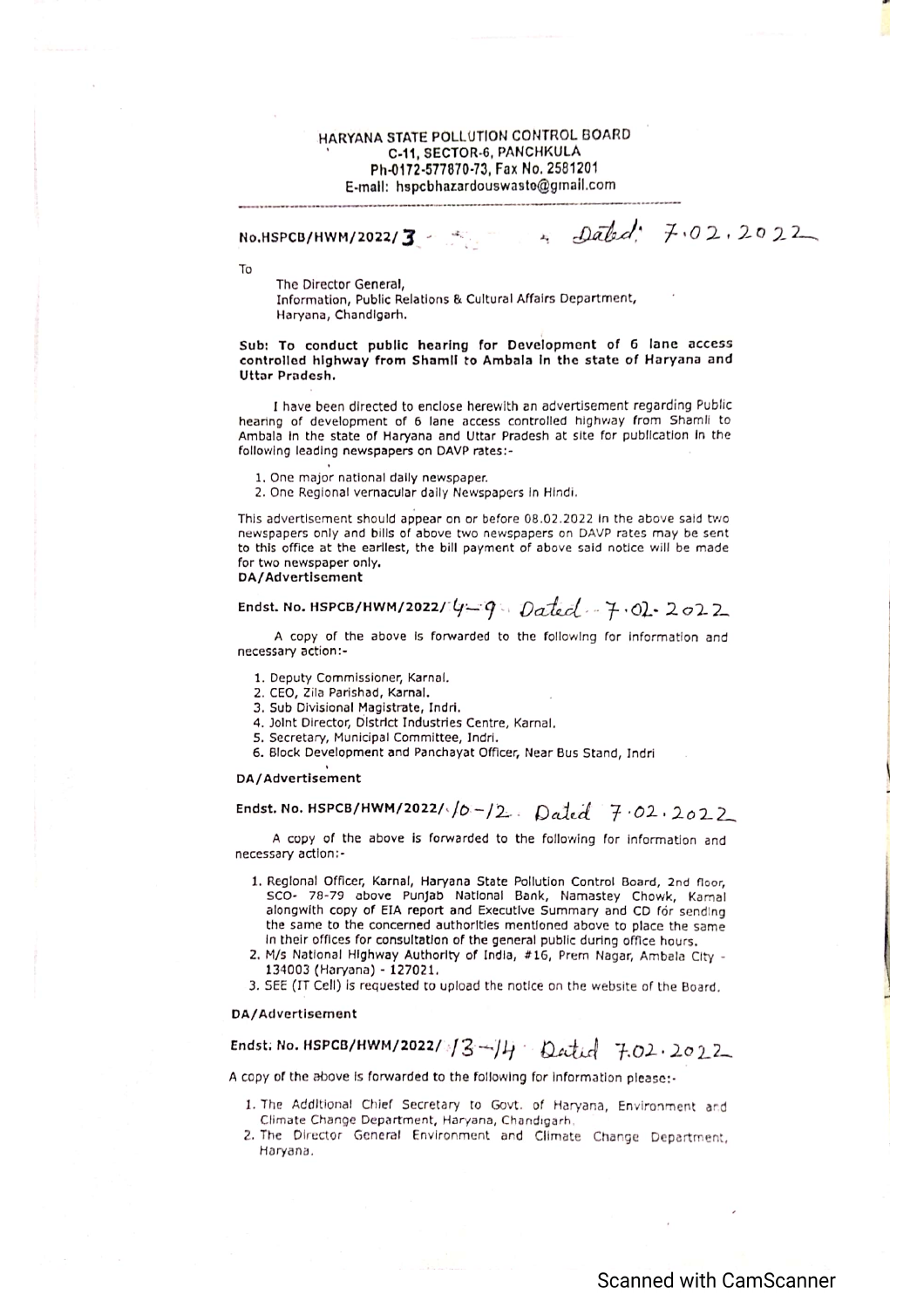### DA/Advertisement

# Endst. No. HSPCB/HWM/2022/15-16: Dated 7.02.2022

A copy of the above is forwarded to the following for information please:-

1. PS to Chairman.

2. PA to Member Secretary.

Sr. Environmental Engineer (HQ) For Member Secretary